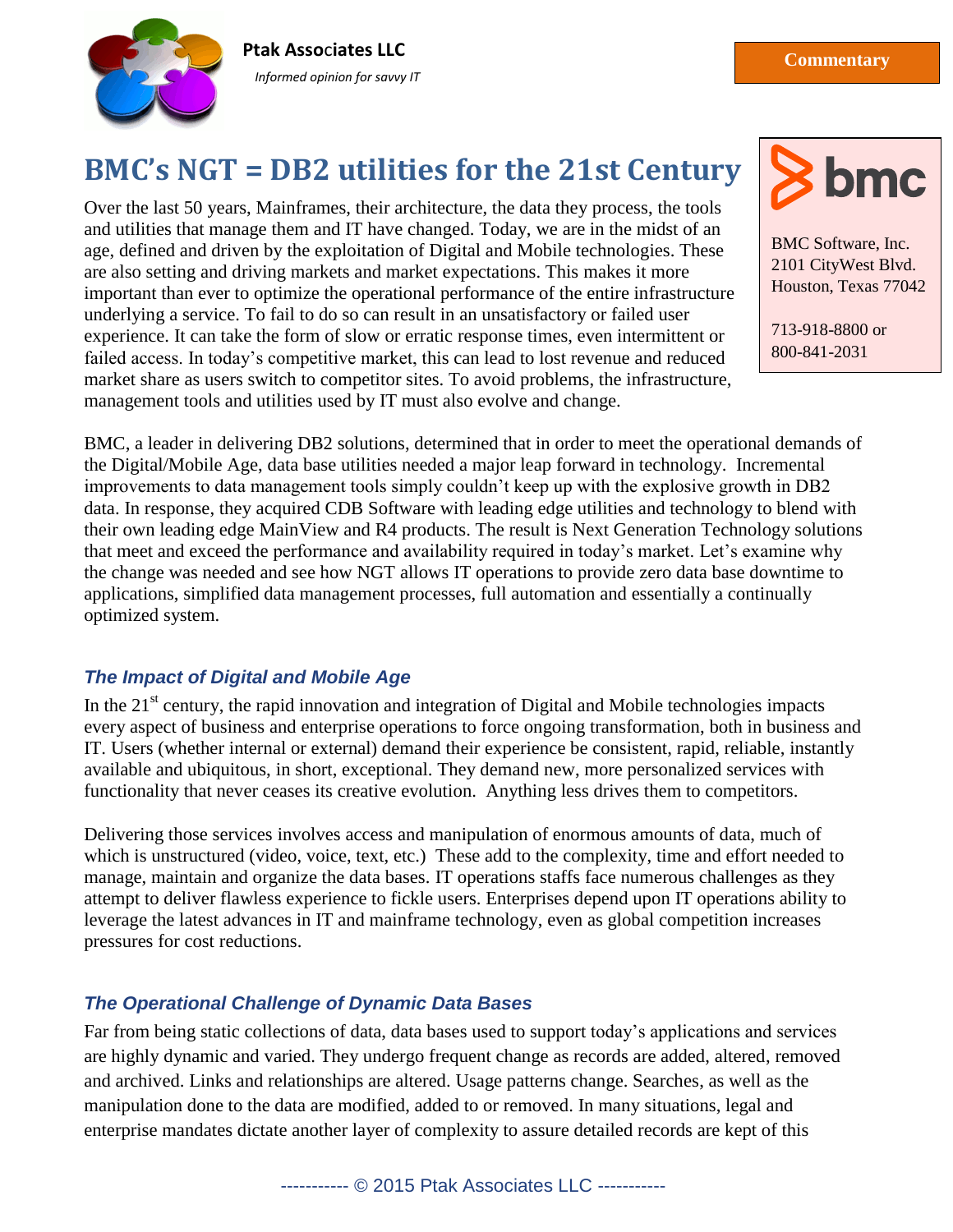

activity. The cumulative effect negatively impacts the performance and availability of the data base and the services dependent on it. To minimize the impact, data bases require periodic, and for some, near continuous maintenance and reorganization to maintain and, preferably, optimize performance. Data base utilities, operating in the background, perform these functions. Unfortunately, being low profile, utilities tend to lag in taking advantage of development and leveraging the latest technology. Identifying what had to be done, defining the processes to follow and scheduling reorganization/maintenance was a time consuming, complex task requiring skilled operators. Actually implementing these tasks meant the data base was off-line and unavailable for what could be long periods of time. Process failures meant having to restart from scratch.

The result was a situation ripe for fundamental change. A solution was needed that could simplify workflows, cut costs while speeding the process of data base maintenance and management.

### *BMC's NGT has unique Operational Benefits*

NGT can perform reorganizations on the data base without taking it off-line. This means no interruption to the services that depend on that data base. Problem solving or performance optimizing tasks can be run continuously to assure peak performance at all times. In addition to the immediate benefit of improved accessibility and reliability, it improves the productivity of the existing infrastructure. There is an effective 'increase' in capacity allowing more to be done with existing equipment. This means a capital expenditure for an infrastructure refresh or upgrade can be delayed.

NGT has truly unique functionality that automates, optimizes and speeds processing across multiple operational areas. It has a sophisticated user interface that allows IT staff to use a 'high level' statement to describe what they want to accomplish in the data base reorganization task. This significantly reduces complexity while dramatically cutting preparation time. It also reduces costs while improving productivity by allowing more efficient allocation of available staff.

NGT introduces the idea of utility server technology to the utility space. To optimize its ability to process thousands of objects from a single statement, NGT dynamically spreads the work across multiple, self-managed jobs that it calls "servers." This NGT Server technology takes parallel processing to a whole new level as it allows incredible throughput in a single utility job. Let me explain.

Servers can execute across multiple Sysplex nodes. This allows a data base reorganization to fully leverage the power of the z System installation to process increasingly large and complex data bases. Being able to process an entire data base in a single job, dramatically simplifies data management as it reduces the number of processes. A few jobs can replace what used to be thousands of separate jobs.

NGT further speeds operations by automatically applying existing rules and policies to the 'high level' statement of what is to be done. It is unique in that it can automatically respond to changing conditions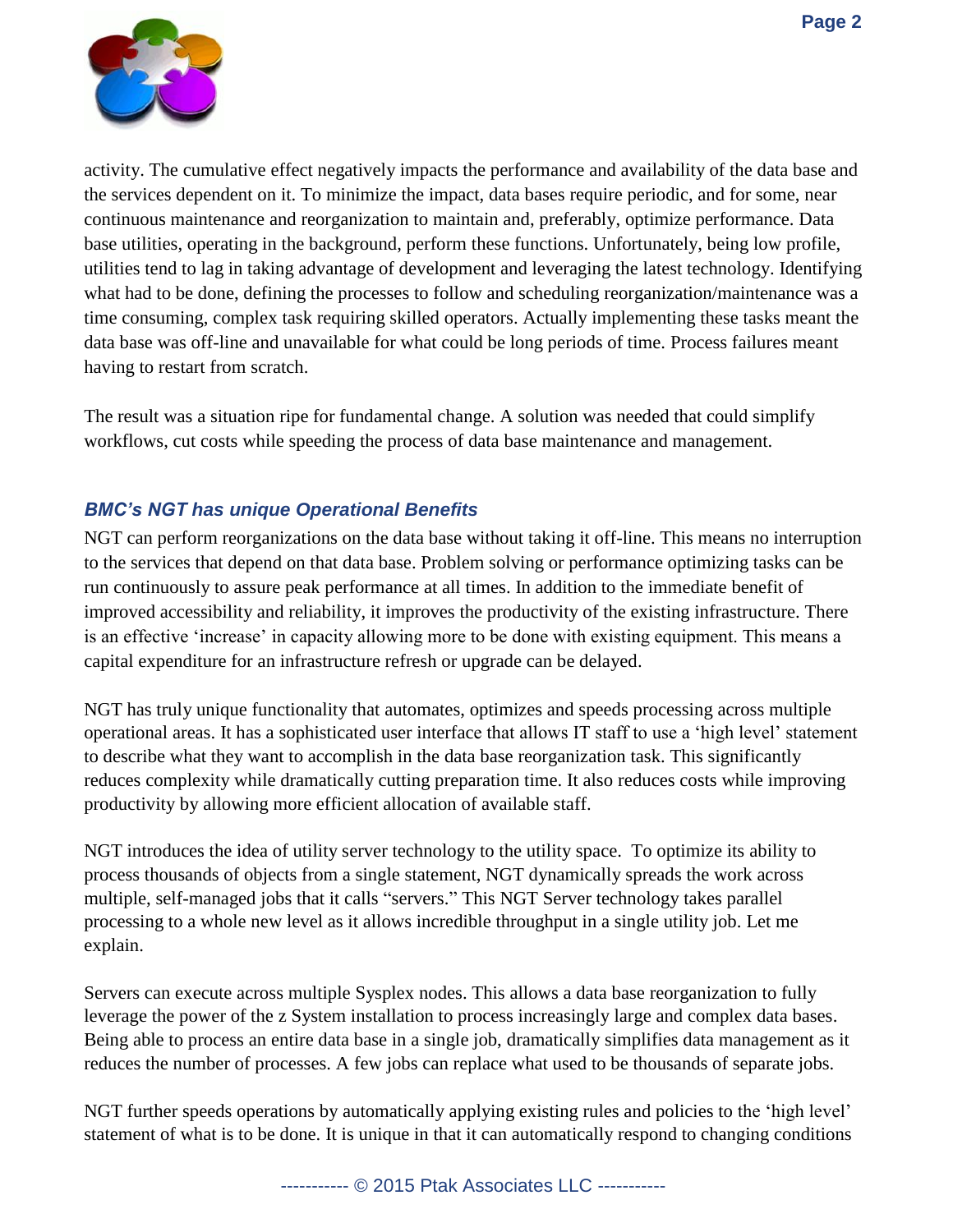

in real-time. It optimizes the management processes by identifying the minimal set of tasks needed to accomplish what is required to satisfy the request. It can also use existing policy to dynamically adjust processes to handle unplanned interruptions when a problem occurs. Increasing operational efficiency and performance by means of such fully automated, policy-driven, adaptive responses helps to avoid interruptions and restarts, reducing cost and complexity.

With non-stop operations, NGT utilities 'remember' what has been executed even as they monitor process effectiveness. The resulting automatic adjustment of executed processes assures that the reorg of the data base is accomplished in the most efficient, rapid and optimal manner.

# *BMC's NGT delivers Utilities for the 21st Century*

BMC designed NGT to deliver proactive data base management. In summary, it provides mainframe staff working with DB2:

- 1) A solution that performs management and reorg functions while the data base is on-line, i.e. a continuous process of data base reorganization with 100% access and availability,
- 2) Utilities that are designed with and are able to leverage latest technologies,
- 3) Management that is less intrusive, more effective, easier to use, adapts automatically and in real-time to changing conditions,
- 4) Utilities that will complete faster, adapt automatically to change, are rules-based, policy driven and fully integrated management functions,
- 5) Utilities that do not require extensive training and experience, i.e. simple to learn and use,
- 6) Utilities that address the problems of cost management, escalating user quality-of- service expectations, reduced budgets and scarcity of skilled staff.

#### **The Final Word**

*Repeated surveys show little change in the major concerns of enterprise IT over time. Consistently, the top management concerns are to control (and lower) costs, while maintaining consistent reliable application availability. It is no coincidence that these same concerns rank equally high in the priorities of enterprise management.* 

*While others continue to offer basic utilities to address 21st Century problems, BMC provides Next Generation Technology Data Management Solutions. In this case, the NGT utility offerings can provide users:* 

- *Reductions in the overall cost of ownership for their mainframe operations;,*
- *Lower operational costs with real-time autonomic data management that follows all company rules;*